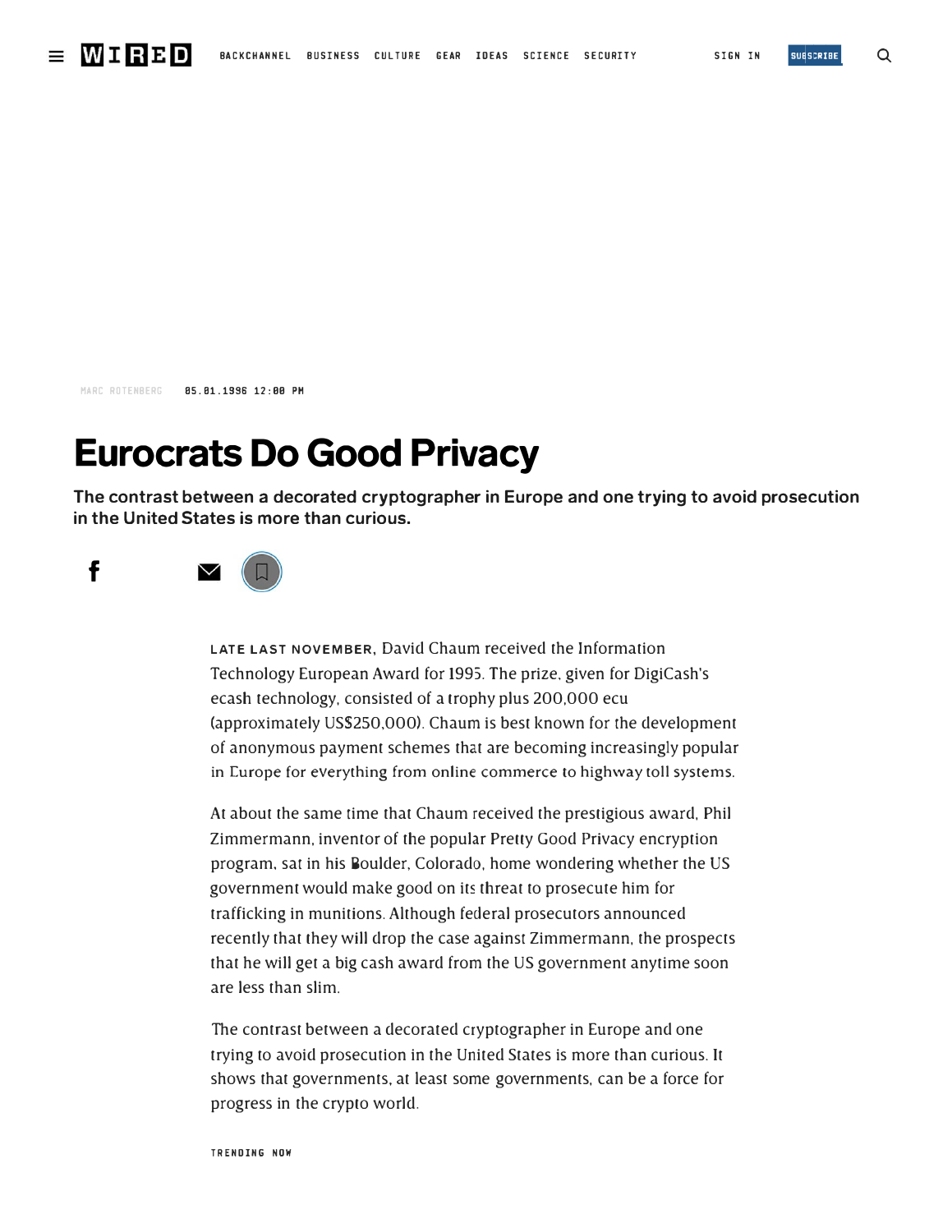

## **Internet Expert Debunks Cybersecurity Myths**

Reread that sentence. It is not conventional wisdom in the United States. Cyberlibertarians have been unrelenting in their opposition to any federal role in crypto policy. Free marketers argue simply that there is no

place for government in the development of high-tech products. Cyberanarchists seem to doubt whether there is any role at all for government.

Of course. the Clipper debacle provides plenty of ammunition for these arguments. Clipper combined in equal measure government arrogance. technological incompetence. and profound disregard for the rights of citizens. As an exercise in public policy, it ranks somewhere between the Bay of Pigs and the CIA's experiments with psychics.

But the recent European experience should give pause to these allies in the battle for online privacy. Not only are European officials at the highest levels prepared to embrace technologies of privacy, they have almost uniformly opposed US-inspired surveillance schemes such as Clipper.

Two recent reports are indicative. In "Privacy-Enhancing Technologies: The Path to Anonymity," the Netherlands and the Canadian province of Ontario call for an exploration of new technologies to promote privacy. Similarly, Anitha Bondestam. director general of the Data Inspection Board of Sweden, writes in a recent report. "It is more important than ever to bring back anonymity and make more room for personal space." She urges her colleagues to sharply limit the collection of personal data.

This is bold stuff coming from government officials. Put on the privacy spectrum in the United States. these statements are far closer to the position of many cypherpunks than co that of any officials currently developing privacy policy.

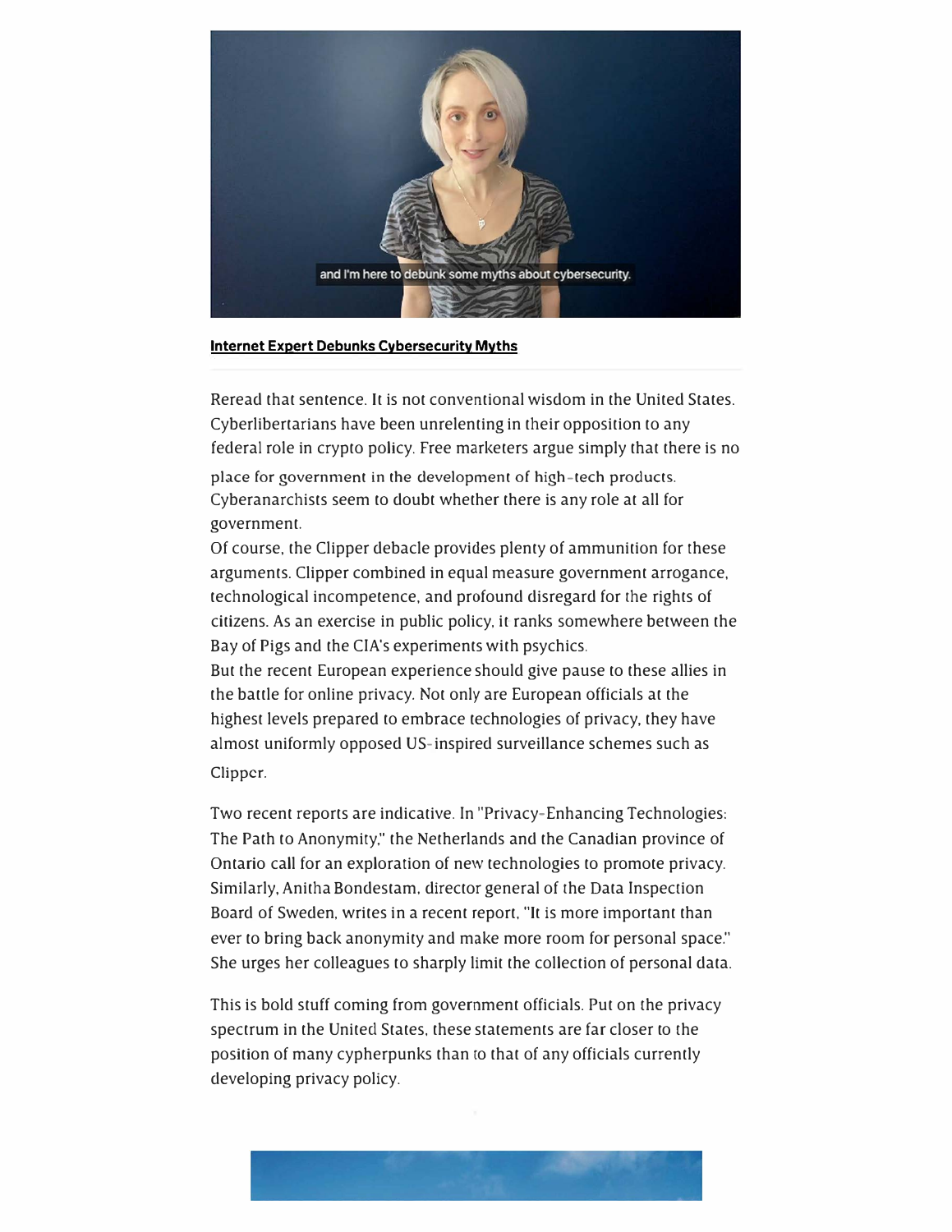In the United States. to the extent that the federal government has said anything about anonymity, the script is written by the Treasury Department's Financial Crimes Enforcement Network, which is charged with investigating money laundering. Not surprisingly, FinCEN warns that electronic cash will usher in a new era of criminal activity. It doesn't have to be this way. The reality of modern society is that government officials make decisions every day about the rights of citizens. The question is whether they favor proposals that respect privacy and personal dignity or not. Compared with governments that lack privacy officials, governments that have privacy officials have repeatedly weighed in favor of privacy interests.

Viewed against this background, many of the European privacy regulations, often criticized by libertarians, should be seen for what they are - sensible responses of governments that value their citizens' privacy rights. In such societies, technical means to protect privacy will be adopted - not viewed with skepticism.

Is the European system perfect? Of course not. Are the Europeans doing a better job than Americans of promoting the technologies of privacy? Just ask David Chaum and Phil Zimmermann.

-Marc Rotenberg is director of the Electronic Privacy Information Center (www.epic.org/).